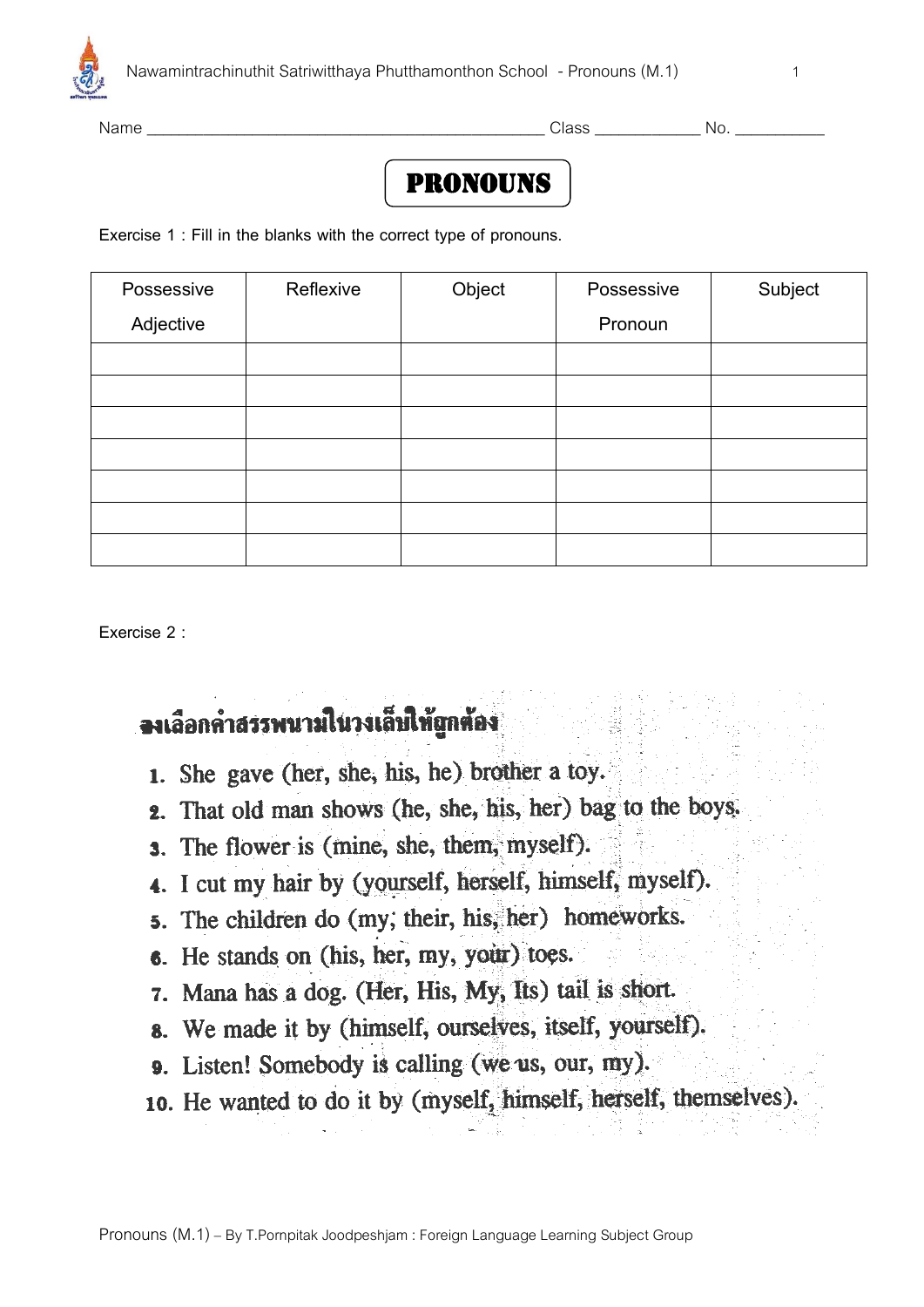**Exercise 3 :**

# Write the correct form of the pronoun instead of the underlined noun. (จงเชียนคำสรรพนามแทนที่คำนามที่ชีดเส้นใต้ให้ถูกต้อง)

angumangang ing mangangang pangangang pangangang pang

**Example :** He and his brothers will stay home.

He and they will stay home.

1. She or her friends want to go to the cinema.

2. I don't know him or his friends.

3. Between my sister and me, we have no secret.

4. The teacher or his wife will go to Australia next week.

5. We always play with John or his sister.

6. Tina and I live in a small village.

7. Do you love me or that girl?

- 8. The dog and the children play in the field.
- 9. The teacher always looks at Somsak.
- 10. Suda receives a letter from Suwit every month.

Pronouns (M.1) – By T.Pornpitak Joodpeshjam : Foreign Language Learning Subject Group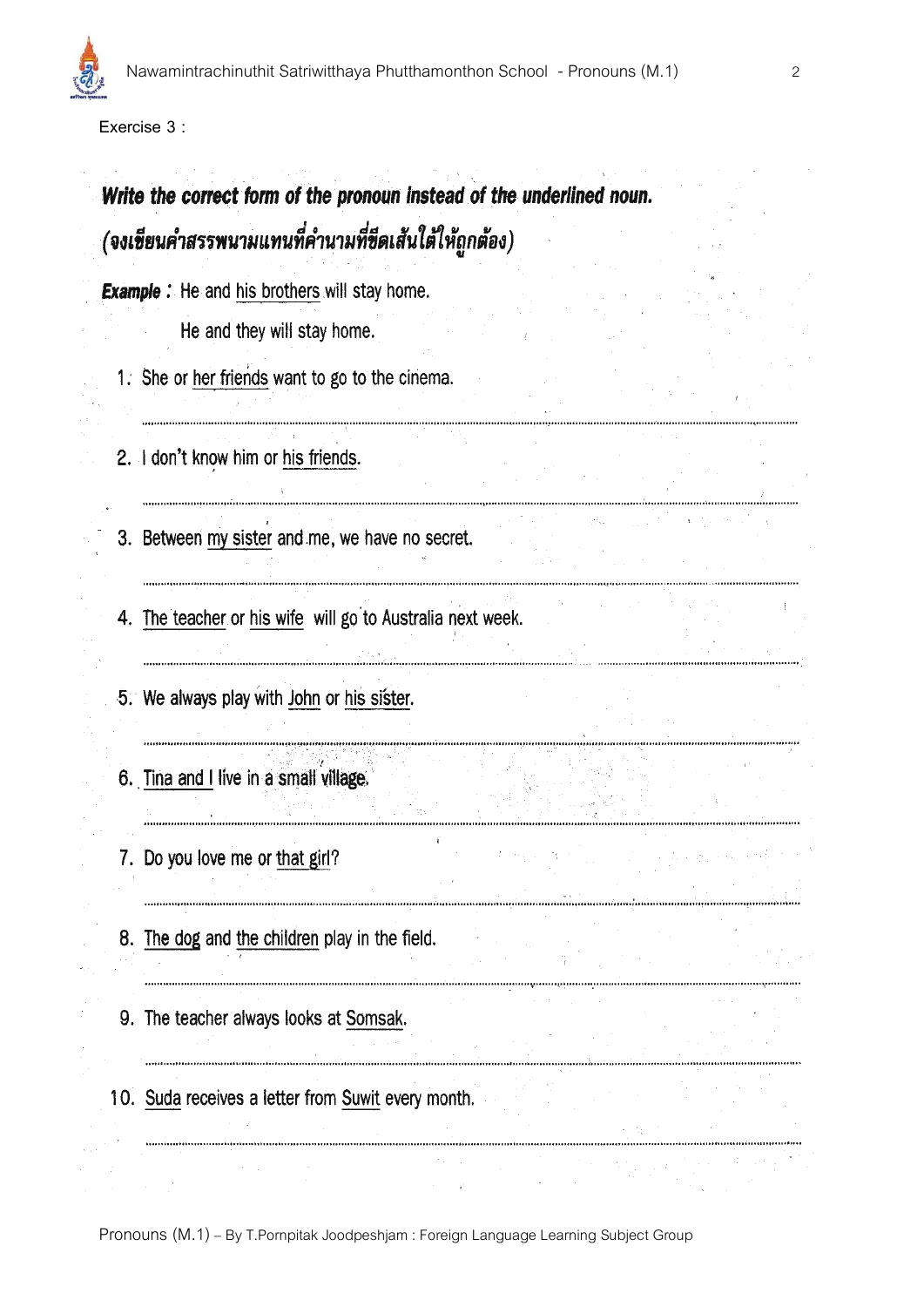

Exercise 4 :

### จงใช้คำสรรพนามแทนคำนามที่เป็นตัวหนาให้ถูกต้อง

- 1. Mary is a cook.
- 2. These farmers are working.
- 3. The boy can read a book.
- 4. A fish is in a dish.
- 5. My mother and I want some beef.
- 6. Some students give Pam a new pair shoes.
- 7. I like a blue shirt.
- 8. The women are hungry.
- 9. I saw Dara and Ann at the train station.
- 10. They take Narong to the hospital.

ตอบข้อ 1 - 10